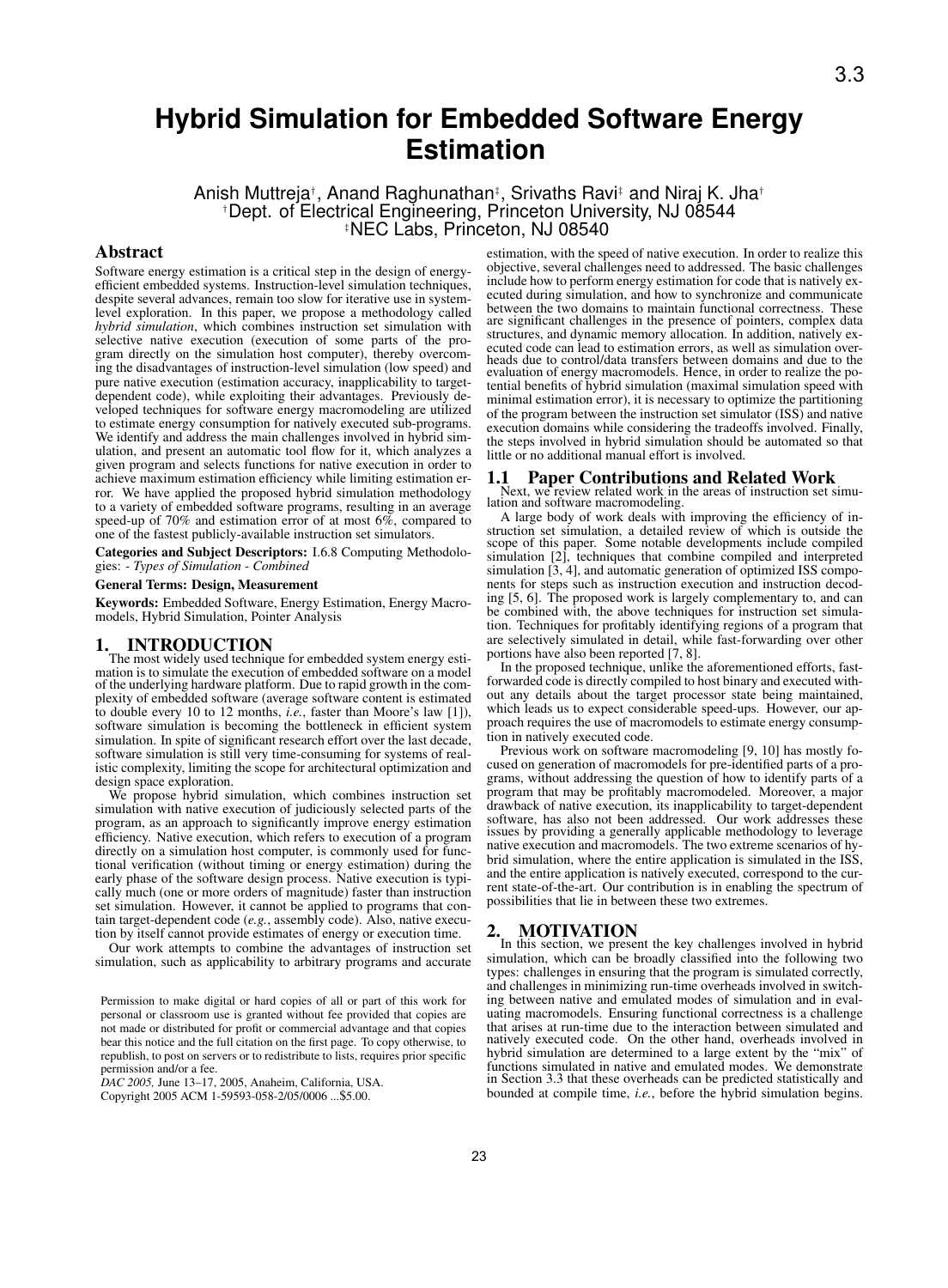In the remainder of this section, we illustrate challenges related to ensuring functional correctness.

Natively simulated functions (native functions for short) operate in a different execution environment from functions executed in the simulator (emulated functions). The execution environment includes the processor and memory state, and operating system (OS) services and data structures (such as open file descriptors, sockets, *etc.*). Native functions execute directly on the simulation host processor, and use the host memory space (as part of the simulator). Emulated functions, on the other hand, see models of the processor state and memory that are maintained by the ISS. Run-time interaction of native and simulated functions leads to two distinct challenges:

| T gvar;                                    |
|--------------------------------------------|
| T *gpointer;                               |
| main $()$                                  |
| T a[10]                                    |
| f1 (a, $10$ );                             |
|                                            |
| $f1(T \text{ a}$ [], int n){               |
| $T d, b[8]$ ;                              |
| gpointer = $(T^*)$ malloc (n * sizeof(T)); |
| $\text{gvar} = \text{a[i]}$ ;              |
| $gvar = b[i]$ ;                            |
| if $(n > 1)$                               |
| gpointer $= b$ ;                           |
| else                                       |
| gpointer $=a$ ;                            |
| $d =$ **gpointer;                          |
|                                            |

#### **Figure 1: Example showing challenges in hybrid simulation**

**Control/data transfer between simulated and native functions:** In our hybrid simulation methodology, control transfer between native and simulated functions is restricted to occur at function call boundaries. Thus, a function that is simulated in the ISS may call a native function, or vice-versa. Function calls also involve data transfer in the form of function arguments and return values. Function arguments and return values might be complex data structures that use composite types (*e.g.*, union/struct/array in C), or may employ pointers. For real-world applications, a hybrid simulation methodology needs to support automatic transfer of complex data types. For example, consider the simple program shown in Figure 1. Suppose that we want to natively execute function  $\pm 1$ , while simulating the rest of the program in the ISS. The code shown in Figure 1 is cross-compiled and the target architecture binary made available to the hybrid simulator. In addition, the code for function  $f1$  is compiled to the host computer, and linked with the simulator for native execution. When function main calls  $f1$ , the ISS must recognize that it needs to transfer control to the native version of  $\pm 1$ , and pass to it the appropriate values for arguments a and n. Since argument a is an array, and may be passed as a pointer, it is necessary to ensure that the natively executed code is able to understand and de-reference the pointer to access elements of a.

**Memory synchronization:** Native and emulated functions can also interact indirectly by accessing/modifying shared program variables, or by making OS calls that can affect the program environment. Program correctness requires that any modifications to the environment be visible to both native and emulated functions. As an example of indirect interaction, let us again consider the native execution of function  $f1$  shown in Figure 1. Consider line 10 in function  $f1$ , which assigns array element  $a[i]$  to variable gvar. This simple operation illustrates the following challenges:

1) Global variable gvar is not available directly to the native implementation of f1. Any access to a global variable during program execution is accomplished using a virtual address assigned statically by the compiler, or dynamically by the loader if the variable is declared in a shared library. In our example,  $f1$  has not been compiled against code that declares gvar. Therefore, gvar must be made available to f1 by special instrumentation at compile time. Moreover, the virtual address of gvar is not a valid virtual address in the address space of the simulation host. It is actually an *index into the virtual memory model* maintained by the simulator, and must be explicitly used as such during the native execution of  $\pm 1$ . An ISS typically provides a function to translate target virtual addresses into host addresses. These translated addresses might then be treated as normal pointer variables in the native execution domain, and used to access ISS-modeled target memory. We refer to the problem of managing accesses from two different virtual address spaces as *memory synchronization.*

2) Memory synchronization is also a challenge when pointers are used. In function  $\pm 1$  of Figure 1, the array access a  $[i]$  (or equivalently the pointer access  $\star$  (a+i)) accesses memory at a simulated virtual address. Therefore, pointer  $*(a+i)$  must be explicitly translated before it is de-referenced. However, pointers pose another problem that is not encountered with global variables. Some pointers may be local to the native execution domain, *e.g.*, local variables in native functions. For example, pointer b used in line 11 of Figure 1 does not point to a simulated virtual address, and explicit translation should not be performed. Thus, with pointers, it is necessary to distinguish between host and simulated target addresses at compile time. This is a variant of the well-studied problem of *pointer analysis* [11]. Complete resolution of pointer targets at compile-time may be impossible, but, in our context, this only limits the set of candidate functions that can be considered for native execution.

3) An important case of the memory synchronization problem occurs due to the use of dynamic memory allocation. Consider the call to malloc in function f1 of Figure 1. This call, if executed directly in the native domain, will allocate memory space in the simulation host processor's address space, causing memory de-synchronization when the simulation returns from  $f1$  - pointer gpointer now points to a memory location in the host address space, and cannot be accessed in the emulated domain. One solution to this problem is to force malloc to always trigger a switch to the ISS domain, at the cost of limiting the speed-up achieved due to native execution. A better solution, which we adopt, is to ensure that malloc calls from native functions are executed natively, but co-ordinate with the emulated malloc to work in the target memory space.

**3. METHODOLOGY** Figure 2 presents an overview of the proposed hybrid simulation methodology. The methodology consists of two phases - a characterization phase, which involves constructing macromodels and is performed only once for a given program, and a simulation phase, which consists of native function selection, code instrumentation, compilation, and execution, and is executed for each simulation run. The focus of this paper is on the second phase.

Macromodels are constructed using the methodology presented in [12]. Given the function source code, and a set of training input instances, the methodology automatically generates the macromodel along with mean and variance statistics for expected model error.

The second phase of the methodology consists of profiling, instrumentation, and compilation in order to select native functions and integrate them with the ISS. The target application is profiled on the simulation host computer to obtain execution time statistics and a dynamic function call graph. These are then used in conjunction with macromodel error statistics to guide optimum selection of functions for native execution. Based on this selection, two different versions of the program are automatically generated for cross-compilation and native compilation, respectively. In the cross-compiled version of the program, native functions are replaced in the source code by automatically-generated place-holders called *stubs*. Stubs encapsulate the control and data transfer necessary to invoke a native function. The natively compiled version of the program consists of *dropin replacement functions* (or simply drop-ins) for each function that was selected for native execution. A drop-in is functionally equivalent to the function from which it is derived, but contains additional code that ensures memory synchronization when it is executed natively. Drop-ins and energy macromodels for native functions are compiled and statically linked with the executable of the ISS itself to obtain the hybrid simulator.

Figure 2 depicts as rectangles the three main tools involved in the second phase, *viz. Stubgen*, *Native Drop-in Generator* and *Native Function Selector*. Next, we examine each of these tools in detail, and discuss their roles in enabling hybrid simulation.

#### **3.1 Stubgen**

Calling native functions from emulated code is accomplished using a mechanism similar to remote procedure calls. The tool *stubgen*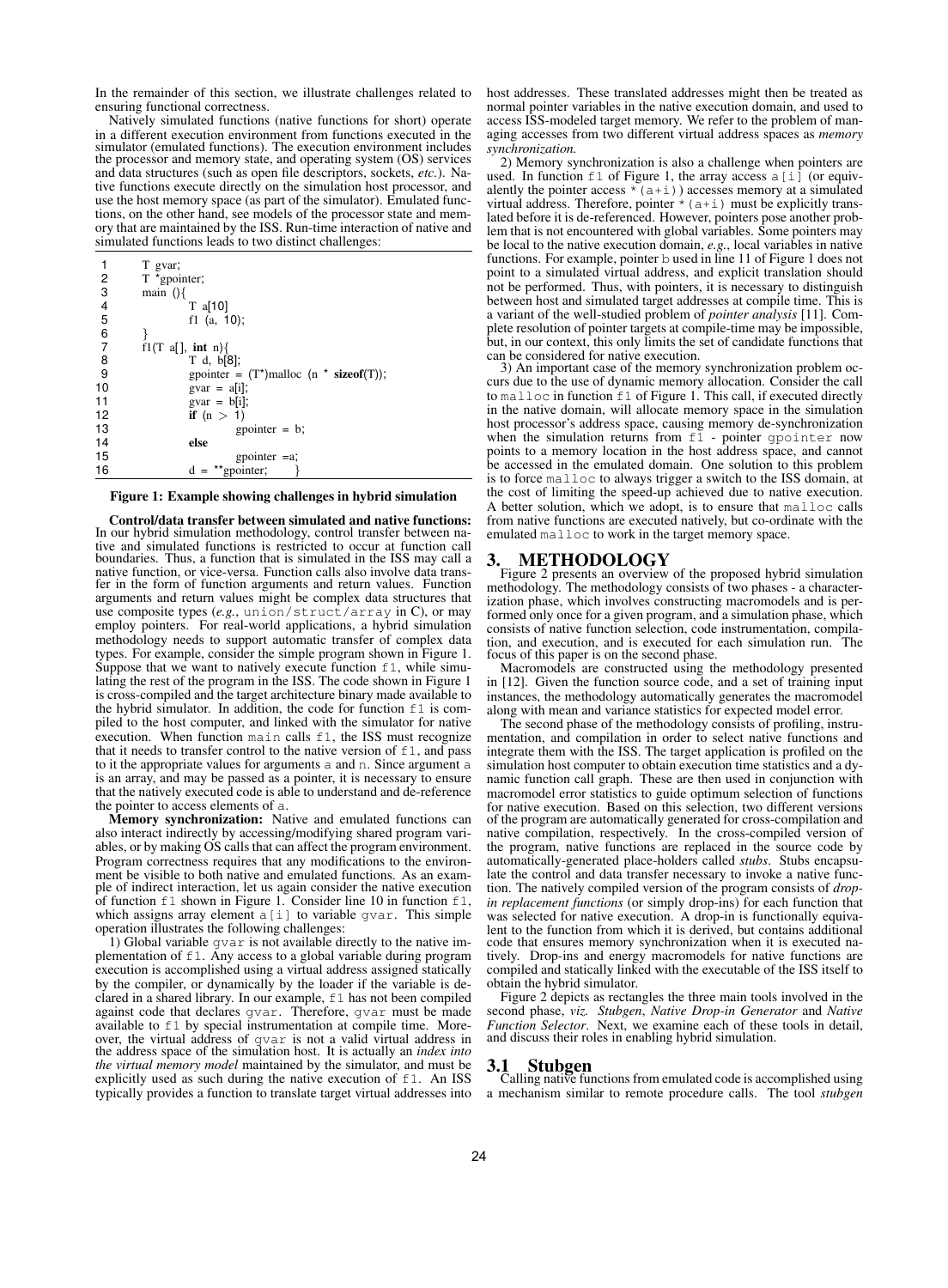

parses application source code to generate two stubs for each native function, an application side stub and a simulator side stub. It is the job of the stubs to transfer function arguments and return values between native and emulated functions. The application side stub is a place-holder function that is compiled with the target application and is used by the simulator at run-time and at initialization.

At run-time, the application side stub simply transfers control to the simulator side stub whenever it is called. Control transfer is accomplished using a special system call that we created for this purpose, called switchNative. switchNative expects one argument, a number which enables system-call handling code in the simulator to identify the correct simulator side stub to invoke.

The application side stub of a native function exports the same interface as the corresponding native function. This enables the cross-compiler to insert debugging information identifying the register/memory locations used to pass function arguments. This information, present in the application binary, is used by the hybrid simulator to discover function argument addresses when the program is first loaded into the simulator.

The simulator side stub is code that is complied with the ISS, and uses argument addresses discovered at load time to pass arguments to the native drop-in. The simulator side stub also writes back the value returned by the drop-in function so that it is available to the calling function once control has been returned to the emulation domain. Through the mechanisms described above, stubgen enables transparent control and data transfer between emulated and native functions.

## **3.2 Native Drop-in Generator**

Application functions cannot be simulated directly in native mode due to the problems of memory de-synchronization and unknown pointer targets. The native drop-in generator instruments application functions to make them suitable for native simulation.

The drop-in generator performs two tasks. We illustrate these using the function f1 dropin in Figure 3 that was generated by the drop-in generator from function  $f1$  in Figure 1. It is worth noting that every drop-in is passed a reference to an ISS [13] object, which is a C++ data structure that encapsulates all the simulator functions that the drop-in needs to call.

**Resolving global variables:** The drop-in generator detects use of global variables in the analyzed function, such as gvar in Figure 1. As we saw earlier, native functions are not aware of such global variables since they have not been linked against code containing them. For each such global variable of type  $T$ , found in any native function, the drop-in generator inserts a declaration of a pointer of type extern  $T^*$  in the simulator side stub. The ISS uses debugging information at program load time to initialize these global variable pointers to proper addresses. Since these pointers refer to the simulated memory space, the drop-in generator also needs to insert code to explicitly translate them prior to de-references, as described next.

**Pointer analysis:** A pointer that points to a location in simulated memory cannot be de-referenced directly. Instead, as Figure 3 shows, the drop-in utilizes the macro TRANSLATE, which can use pointer values to access the simulated memory model maintained by the ISS. Simulated memory is maintained as a data structure in *host* memory and the value returned by ISS function TRANSLATE is a host memory pointer that is equivalent to a location in the simulated memory. The translated pointer may be typecast and de-referenced directly by native code. Figure 3 illustrates this process with a few examples.

| 1  | <b>extern</b> $T^*$ gvar, $\frac{1}{2}$ resolved at program load by ISS $\frac{1}{2}$ |  |  |  |  |  |
|----|---------------------------------------------------------------------------------------|--|--|--|--|--|
| 2  | extern $T^*$ gpointer;                                                                |  |  |  |  |  |
| 3  | <b>#define</b> $TRANSLATE(x,t)$                                                       |  |  |  |  |  |
| 4  | reinterpret_cast $\langle t \rangle$ (emu->mem->translate (x))                        |  |  |  |  |  |
| 5  | f1_dropin (T a [], int n, emulator $*$ emu){                                          |  |  |  |  |  |
| 6  | T d, $b[8]$ ; /* local array declaration*/                                            |  |  |  |  |  |
| 7  | $*(\text{TRANSLATE (gpointer}, T^{**}))$                                              |  |  |  |  |  |
|    | $=$ $(T^*)$ Hysim_malloc $(n^*$ <b>sizeof</b> $(T)$ );                                |  |  |  |  |  |
| 8  | *(TRANSLATE (gvar, $T^*$ )) = b[1];                                                   |  |  |  |  |  |
| 9  | $*(\text{TRANSLATE (gvar, T^*))$                                                      |  |  |  |  |  |
|    | $=$ *(TRANSLATE (&a[1], T));                                                          |  |  |  |  |  |
| 10 | if $(n > 1)$                                                                          |  |  |  |  |  |
| 11 | *(TRANSLATE (gpointer, $T^{**}$ )) = b;                                               |  |  |  |  |  |
| 12 | else                                                                                  |  |  |  |  |  |
| 13 | $*(\text{TRANSLATE (gpointer}, T^{**}))$                                              |  |  |  |  |  |
|    | $=$ (TRANSLATE $(a, T^*)$ );                                                          |  |  |  |  |  |
| 14 | $d =$ **gpointer; /* **gpointer cannot                                                |  |  |  |  |  |
|    | be resolved at compile time $*/$                                                      |  |  |  |  |  |

#### **Figure 3: Example drop-in function**

Note that array access  $b[1]$  in Figure 3 does not use the translation step, since it is a local variable in the native function. The dropin generator needs to distinguish at compile time between pointers that require explicit translation and those which do not, based on the possible memory locations that the pointer may point to.

The set of memory locations pointed to by a C pointer or array variable, called its *range*, may be represented abstractly [11] using an integer interval domain and a set Loc of abstract representatives of locations, or objects defined in the program to which a pointer may legally point.

**Definition 1** Loc =  $\{v \mid v \text{ is a variable in the program}\}\cup\{v\}$ 

 $\{$ malloc<sub>i</sub></sub>  $\}i$  *is a program point where malloc is called* $\}$ .

As an example, variable  $b[1]$  is associated with integer domain  $\{1\}$ and has  $Loc_{b[1]} = {\*b}$ . Range  $Loc_{* \text{spointer}}$  for the variable assigned in line 13 of Figure 3 is  $\{*a, *b\}$ . This abstract representation can be used to state the following test to determine the need for address translation.

**Theorem 1** *Define for native function f the set*  $NATIVE<sub>f</sub>$  =  $LOCAL<sub>f</sub> ∪ NATIVE-ARG<sub>f</sub>$  *where*  $LOCAL<sub>f</sub>$  *is the set of all local variables in*  $f$  *and*  $NATIVE-ARG$  $f$  *is the set of all function arguments of* f *that do not need to be translated. Then a pointer variable* p in f does not need to be translated if  $Loc_p \subset NATIVE_f$ .  $p$  should be translated if  $Loc_p \cap NATIVE_f = \Phi$ . If none of these *conditions holds, it is not possible to decide at compile time whether* p *should be translated or not.*

In practice, the ambiguity in resolution of pointer targets implies that not all functions are amenable to native simulation. Such functions are precluded from being selected as native functions in our hybrid simulation methodology.

Finally, as indicated in Section 2, all malloc calls, whether called from a native or emulated function, must allocate space from the same area in the simulated memory space. We achieved this by treating the malloc function itself as a native function, so that all calls to malloc from emulated or native code are executed by a drop-in for malloc that is memory-synchronized to the malloc executed within the simulator. Thus, all calls to  $\text{mall} \circ \text{l}$  allocate space in the *heap area of simulated memory*.

### **3.3 Native Function Selector**

In this section, we present models for estimation error and simulation time that the hybrid simulator can be expected to obtain in simulating a program over a given input. We then discuss our algorithm to optimally choose the set of native functions, in order to minimize simulation time under a probabilistic maximum constraint on the expected energy estimation error.

An execution instance of a program over a given input might be abstractly represented as a dynamic function call graph, constructed based on observing program execution under the given input. We use